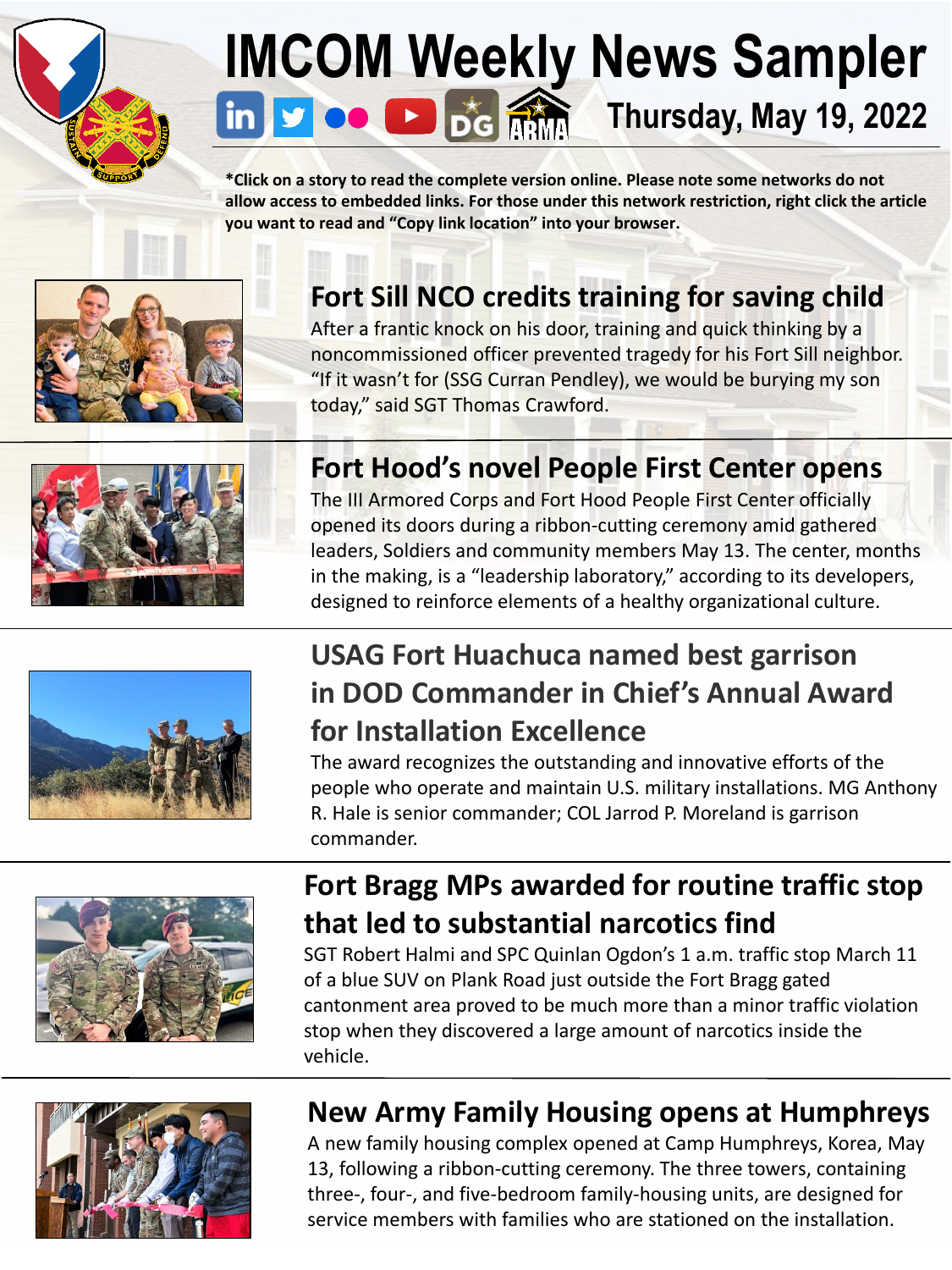

# **[IM]((99+) U.S. Army Installation Management Command: Overview | LinkedIn)[CO](www.twitter.com/ArmyIMCOM)[M W](www.youtube.com/installationMgt)[ee](https://apps.apple.com/us/app/digital-garrison/id1484777325)[kly N](https://www.armymaintenance.com/arma)ews Sampler** in Form  $\frac{1}{2}$  of  $\frac{1}{2}$   $\frac{1}{2}$  Thursday, May 19, 2022 **Thursday, May 19, 2022**



#### **[IMCOM training instructor earns doctorate,](https://www.army.mil/article/256788)  continues educating others**

Continuous learning is a cornerstone of the U.S. Army Installation Management Command School for Family and Morale, Welfare and Recreation. In no truer way is this exemplified than the recent awarding of a Doctorate of Education in Higher and Adult Education to IMCOM Supervisory Training Instructor Rebecca Strawn.



#### **[ACS financial advisor at Carson tallies top honor](https://www.army.mil/article/256694)**

A Fort Carson Army Community Service financial advisor earned a prestigious national award for her service to Soldiers and Families recently. Kathleen Spain was one of only four financial professionals throughout the country to earn the Association of Defense Communities and Navy Federal Credit Union Guidepost Award.



#### **[Polk's Protect Program graduates first class](https://www.army.mil/article/256780)**

The Protect Program is an initiative which focuses on teaching junior enlisted Soldiers at the grassroots level how to protect and keep each other safe. Soldiers taking part in the program say it proactively promotes a culture of dignity and respect that can create positive environments.



#### **[Army's first Advocacy Center opens on Belvoir](https://www.dvidshub.net/news/420373/armys-first-advocacy-center-opens-fort-belvoir)**

" … Zealous in our desire for true justice; centered in respect toward all others; committed to honor and integrity, as we serve; and humble as we seek guidance." That was part of the invocation bestowed on Army legal professionals by chaplain MAJ Michael Lindsay at the opening of the Army's first Advocacy Center May 5 on Fort Belvoir, Virginia.



#### **Grounds for Learning: USAG Kwajalein Atoll [Child Development Center gets new playground](https://www.dvidshub.net/news/420426/grounds-learning-usag-ka-child-development-center-receives-new-playground)**

Parents, employees and active-duty service members met at the Child Development Center on U.S. Army Garrison-Kwajalein Atoll April 26 for the grand opening of the facility's new playground.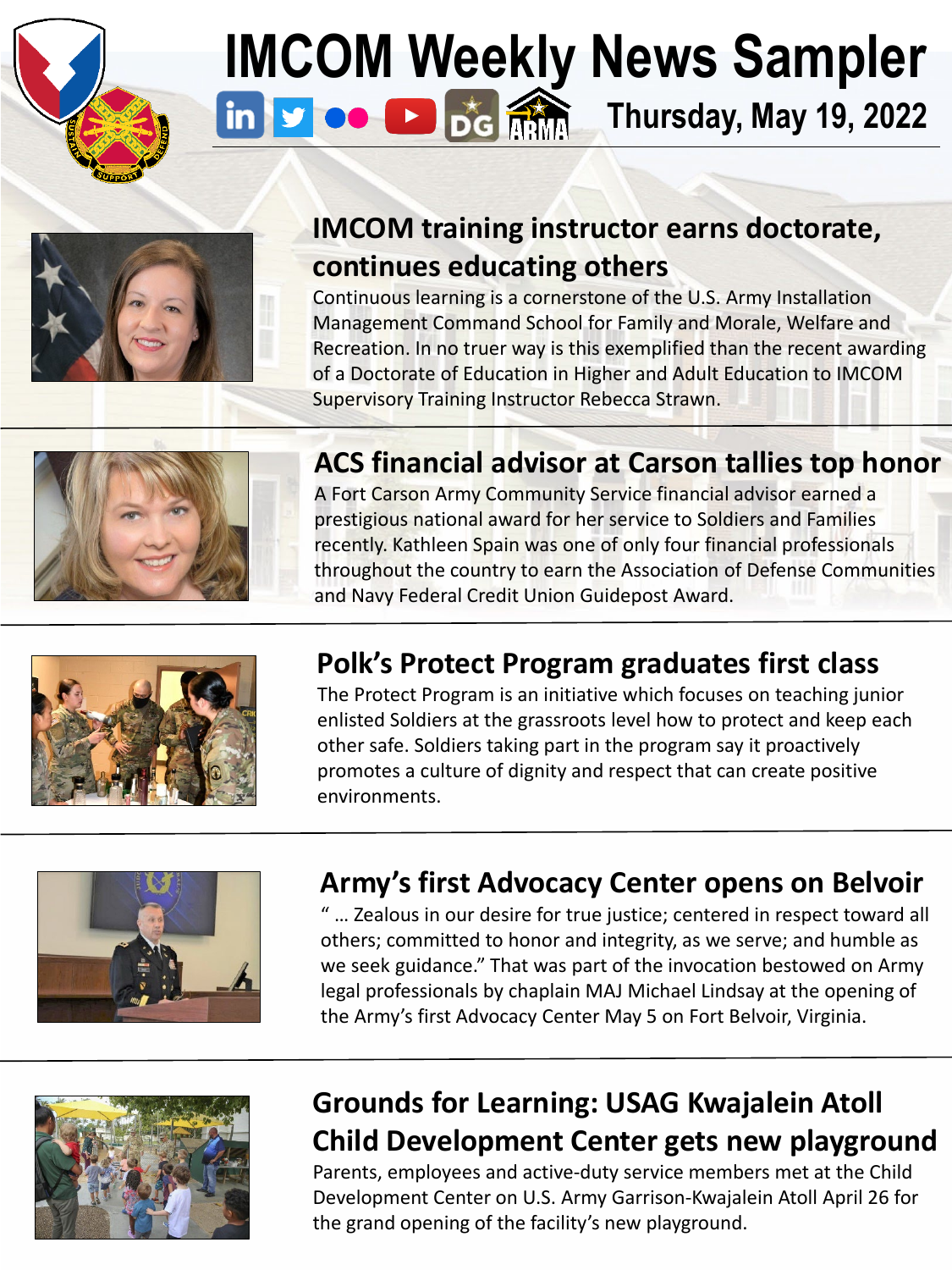

### **IMCOM [Wee](https://apps.apple.com/us/app/digital-garrison/id1484777325)[kly](https://www.armymaintenance.com/arma) News Sampler Thursday, May 19, 2022**



#### **[Fort Leonard Wood thanks military spouses](https://www.army.mil/article/256611/fort_leonard_wood_thanks_military_spouses_at_appreciation_day_event) at appreciation day event**

Fort Leonard Wood's Army Community Service team hosted a day of activities, food and education on May 6 to recognize the resilience of military spouses and the roles they play in the readiness of America's armed forces.



#### **[Daegu volunteers provide nearly 12,000 hours](https://www.army.mil/article/256726) of community service**

The U.S. Army Garrison Daegu command team personally thanked dozens of community difference-makers during a volunteer awards ceremony May 11 at the Evergreen Club.



#### **[Lineage of faith unites father, son](https://www.army.mil/article/256625) in Chaplain Corps service**

As people gathered in Cavalry Chapel for the National Day of Prayer service May 5, Fort Knox Garrison Chaplain (COL) Charles Hamlin introduced the new Soldier standing next to him. "This is my twin," Hamlin said with a grin to some of the parishioners.

### **IMCOM GROUNDBREAKING EVENTS Through Aug. 1, 2022**

**May 23, Fort Polk, 11 a.m. ribbon-cutting** for the Toledo Bend Welcome Center, which will be opening following a \$200K repair effort and subsequent NAF purchases for equipment and furnishings. The facility will house the guest check-in counter, a small lakeside store and a snack bar operation that will serve pizza, wings, hot sandwiches and small bites.

*Continued on page 4*